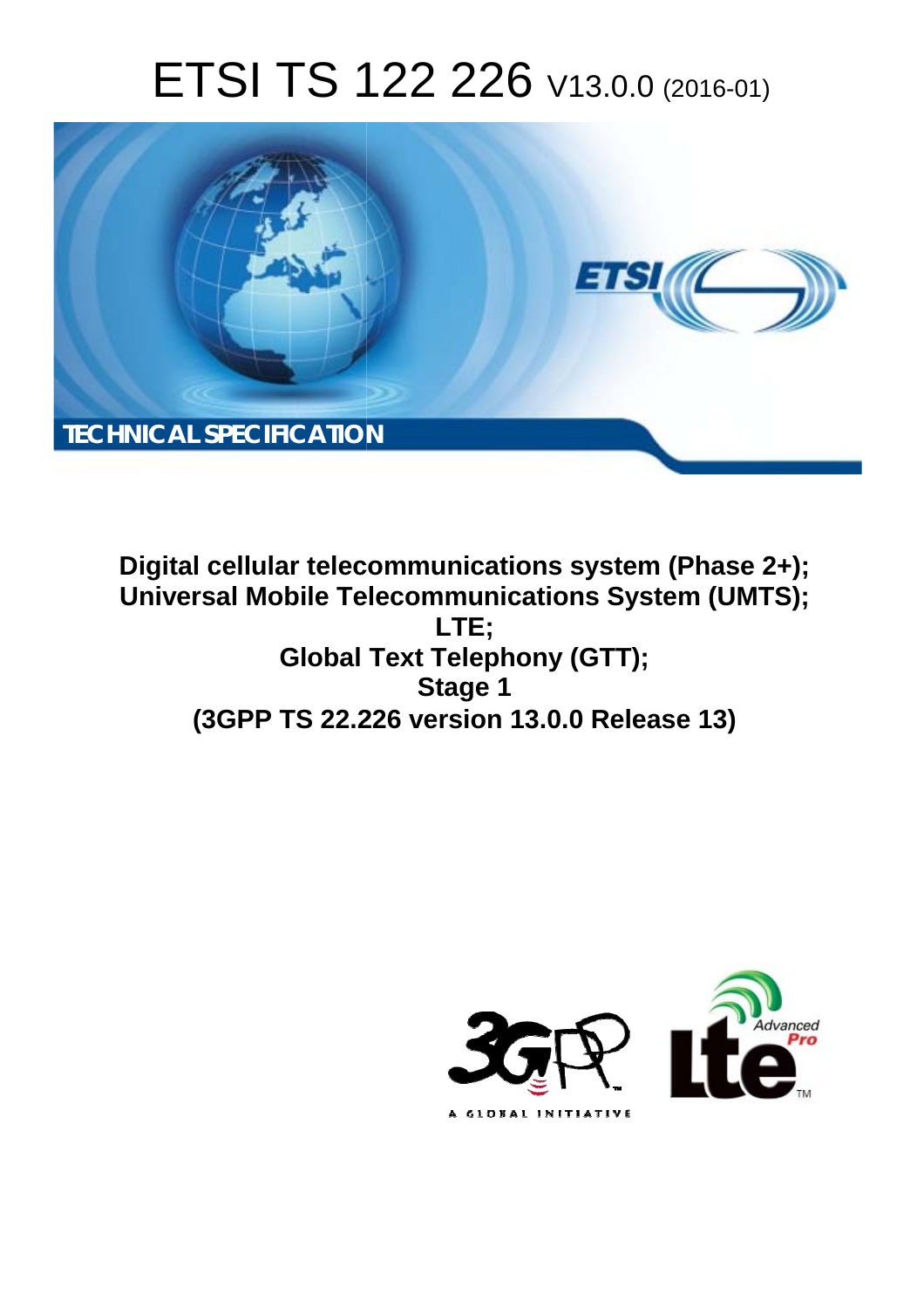Reference RTS/TSGS-0122226vd00

> Keywords GSM,LTE,UMTS

#### *ETSI*

#### 650 Route des Lucioles F-06921 Sophia Antipolis Cedex - FRANCE

Tel.: +33 4 92 94 42 00 Fax: +33 4 93 65 47 16

Siret N° 348 623 562 00017 - NAF 742 C Association à but non lucratif enregistrée à la Sous-Préfecture de Grasse (06) N° 7803/88

#### *Important notice*

The present document can be downloaded from: <http://www.etsi.org/standards-search>

The present document may be made available in electronic versions and/or in print. The content of any electronic and/or print versions of the present document shall not be modified without the prior written authorization of ETSI. In case of any existing or perceived difference in contents between such versions and/or in print, the only prevailing document is the print of the Portable Document Format (PDF) version kept on a specific network drive within ETSI Secretariat.

Users of the present document should be aware that the document may be subject to revision or change of status. Information on the current status of this and other ETSI documents is available at <http://portal.etsi.org/tb/status/status.asp>

If you find errors in the present document, please send your comment to one of the following services: <https://portal.etsi.org/People/CommiteeSupportStaff.aspx>

#### *Copyright Notification*

No part may be reproduced or utilized in any form or by any means, electronic or mechanical, including photocopying and microfilm except as authorized by written permission of ETSI.

The content of the PDF version shall not be modified without the written authorization of ETSI. The copyright and the foregoing restriction extend to reproduction in all media.

> © European Telecommunications Standards Institute 2016. All rights reserved.

**DECT**TM, **PLUGTESTS**TM, **UMTS**TM and the ETSI logo are Trade Marks of ETSI registered for the benefit of its Members. **3GPP**TM and **LTE**™ are Trade Marks of ETSI registered for the benefit of its Members and of the 3GPP Organizational Partners.

**GSM**® and the GSM logo are Trade Marks registered and owned by the GSM Association.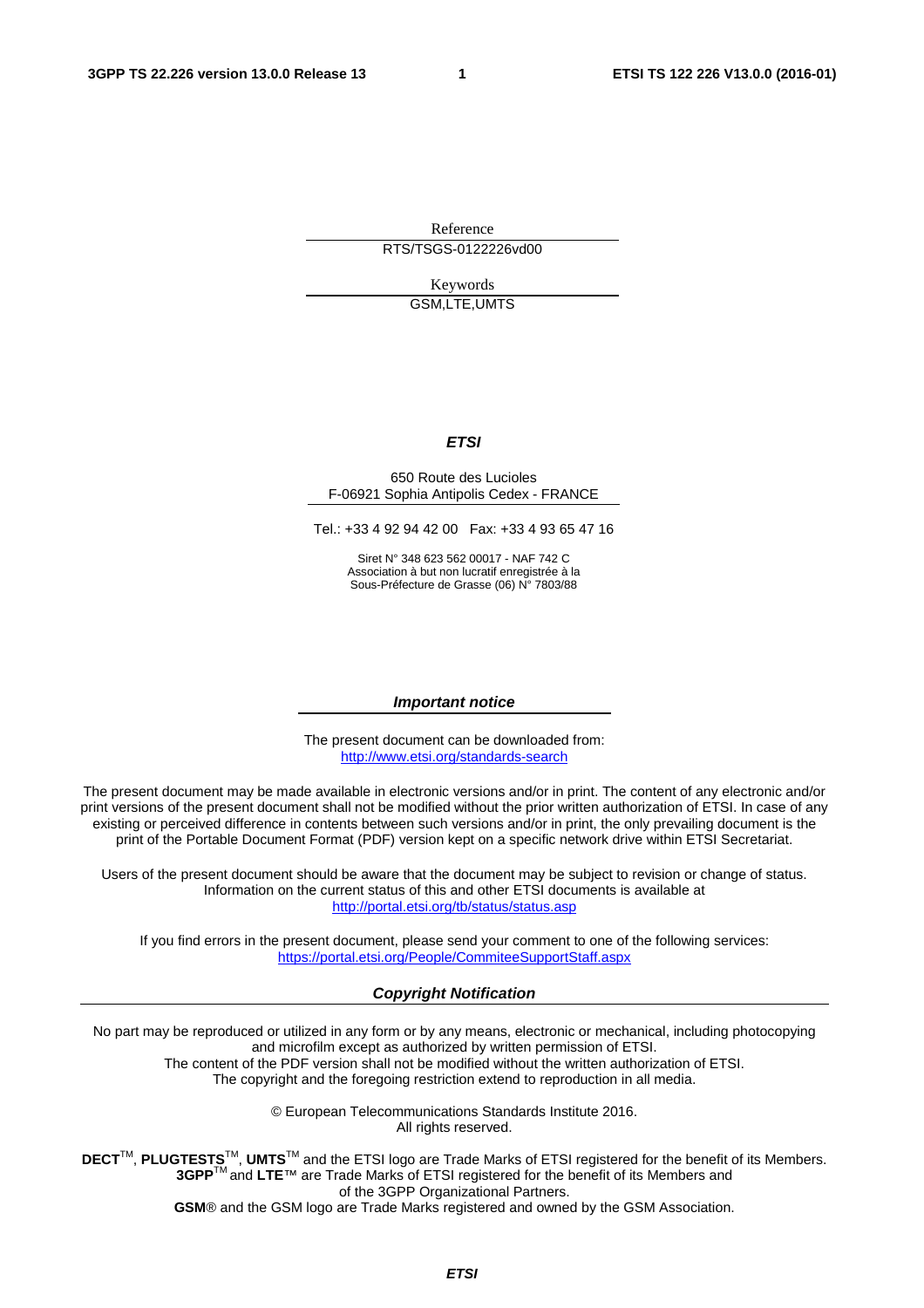# Intellectual Property Rights

IPRs essential or potentially essential to the present document may have been declared to ETSI. The information pertaining to these essential IPRs, if any, is publicly available for **ETSI members and non-members**, and can be found in ETSI SR 000 314: *"Intellectual Property Rights (IPRs); Essential, or potentially Essential, IPRs notified to ETSI in respect of ETSI standards"*, which is available from the ETSI Secretariat. Latest updates are available on the ETSI Web server [\(https://ipr.etsi.org/\)](https://ipr.etsi.org/).

Pursuant to the ETSI IPR Policy, no investigation, including IPR searches, has been carried out by ETSI. No guarantee can be given as to the existence of other IPRs not referenced in ETSI SR 000 314 (or the updates on the ETSI Web server) which are, or may be, or may become, essential to the present document.

# Foreword

This Technical Specification (TS) has been produced by ETSI 3rd Generation Partnership Project (3GPP).

The present document may refer to technical specifications or reports using their 3GPP identities, UMTS identities or GSM identities. These should be interpreted as being references to the corresponding ETSI deliverables.

The cross reference between GSM, UMTS, 3GPP and ETSI identities can be found under [http://webapp.etsi.org/key/queryform.asp.](http://webapp.etsi.org/key/queryform.asp)

# Modal verbs terminology

In the present document "**shall**", "**shall not**", "**should**", "**should not**", "**may**", "**need not**", "**will**", "**will not**", "**can**" and "**cannot**" are to be interpreted as described in clause 3.2 of the [ETSI Drafting Rules](http://portal.etsi.org/Help/editHelp!/Howtostart/ETSIDraftingRules.aspx) (Verbal forms for the expression of provisions).

"**must**" and "**must not**" are **NOT** allowed in ETSI deliverables except when used in direct citation.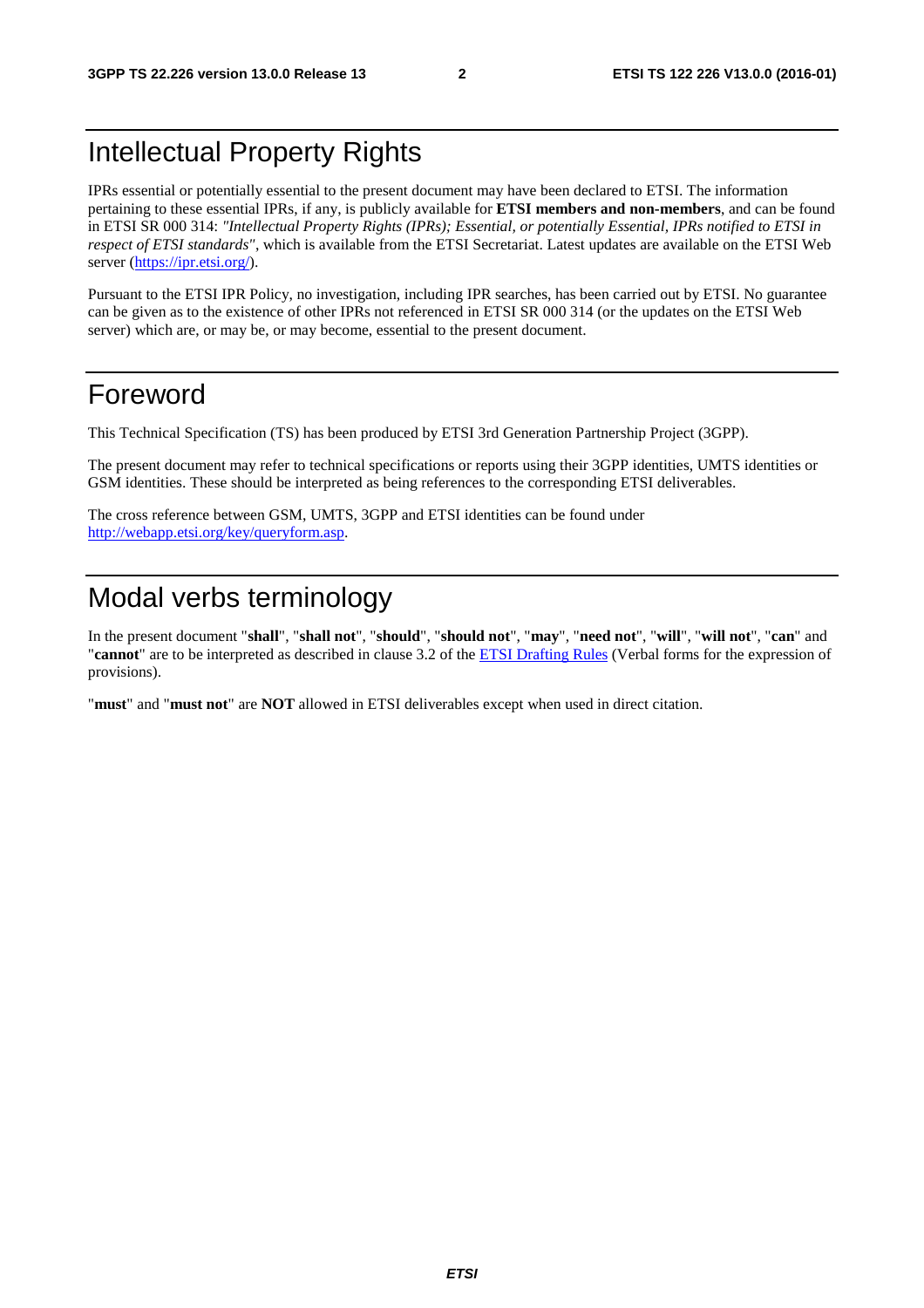$\mathbf{3}$ 

# Contents

| 1          |                               |  |  |  |  |  |  |
|------------|-------------------------------|--|--|--|--|--|--|
| 2          |                               |  |  |  |  |  |  |
| 3          |                               |  |  |  |  |  |  |
| 3.1<br>3.2 |                               |  |  |  |  |  |  |
| 4          |                               |  |  |  |  |  |  |
|            |                               |  |  |  |  |  |  |
| 5<br>5.1   |                               |  |  |  |  |  |  |
| 5.2        |                               |  |  |  |  |  |  |
| 5.3        |                               |  |  |  |  |  |  |
| 5.4        |                               |  |  |  |  |  |  |
| 5.5        |                               |  |  |  |  |  |  |
| 5.6        |                               |  |  |  |  |  |  |
| 5.7<br>5.8 |                               |  |  |  |  |  |  |
| 5.9        |                               |  |  |  |  |  |  |
| 6          |                               |  |  |  |  |  |  |
| 7          |                               |  |  |  |  |  |  |
| 8          |                               |  |  |  |  |  |  |
| 8.1        |                               |  |  |  |  |  |  |
| 8.2        |                               |  |  |  |  |  |  |
| 9          |                               |  |  |  |  |  |  |
| 10         |                               |  |  |  |  |  |  |
| 10.1       |                               |  |  |  |  |  |  |
| 10.2       |                               |  |  |  |  |  |  |
| 11         |                               |  |  |  |  |  |  |
|            | <b>Annex A (informative):</b> |  |  |  |  |  |  |
| A.1        |                               |  |  |  |  |  |  |
| A.2        |                               |  |  |  |  |  |  |
| A.3        |                               |  |  |  |  |  |  |
|            | <b>Annex B</b> (informative): |  |  |  |  |  |  |
| B.1        |                               |  |  |  |  |  |  |
| B.2        |                               |  |  |  |  |  |  |
| B.3        |                               |  |  |  |  |  |  |
| B.4        |                               |  |  |  |  |  |  |
| B.5        |                               |  |  |  |  |  |  |
|            | <b>Annex C</b> (informative): |  |  |  |  |  |  |
|            |                               |  |  |  |  |  |  |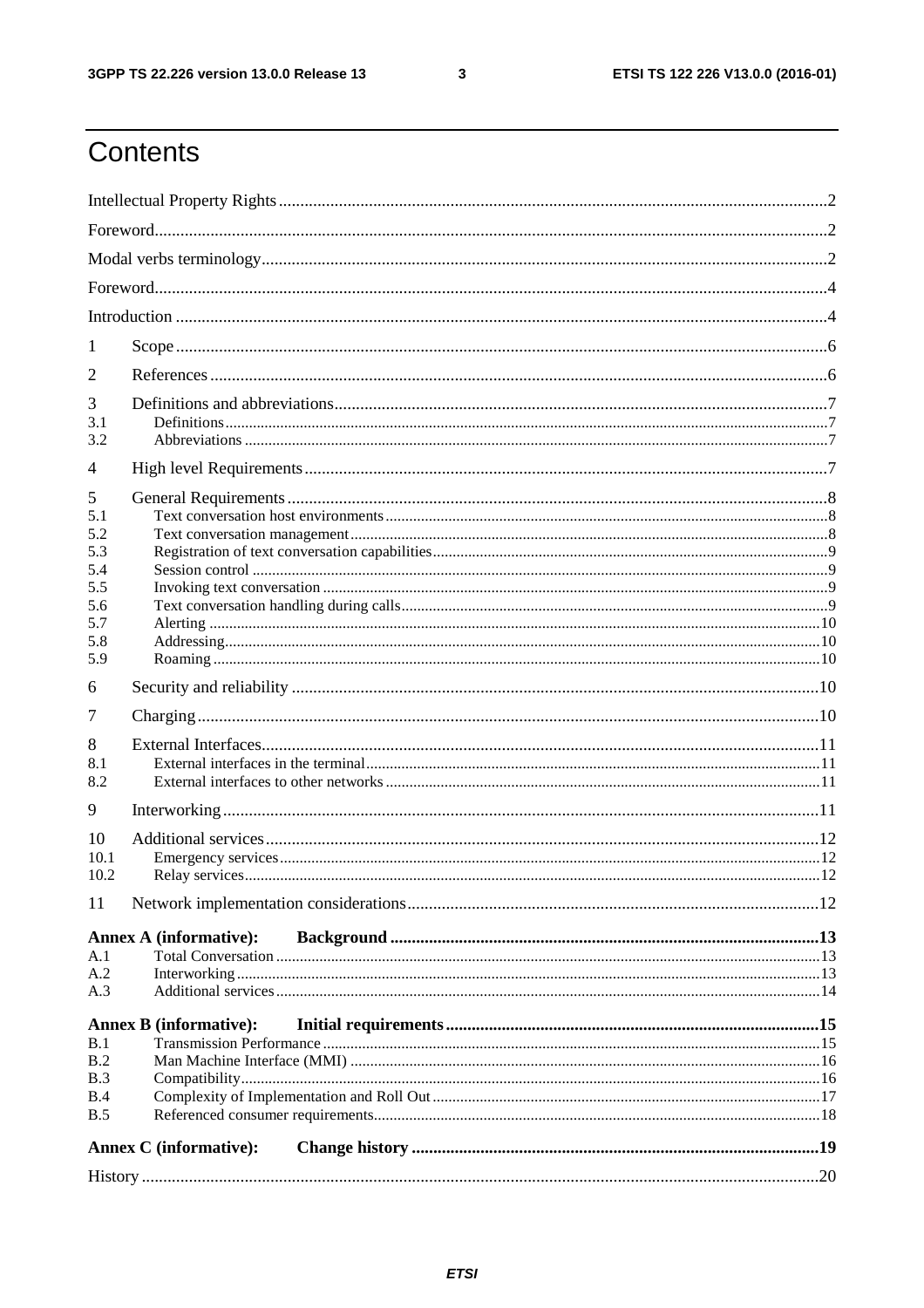# Foreword

This Technical Specification has been produced by the 3<sup>rd</sup> Generation Partnership Project (3GPP).

The contents of the present document are subject to continuing work within the TSG and may change following formal TSG approval. Should the TSG modify the contents of the present document, it will be re-released by the TSG with an identifying change of release date and an increase in version number as follows:

Version x.y.z

where:

- x the first digit:
	- 1 presented to TSG for information;
	- 2 presented to TSG for approval;
	- 3 or greater indicates TSG approved document under change control.
- y the second digit is incremented for all changes of substance, i.e. technical enhancements, corrections, updates, etc.
- z the third digit is incremented when editorial only changes have been incorporated in the document.

# Introduction

Real time, character by character text conversation is a component that increases usability in a conversational session.

Global Text Telephony is a feature that adds the capability to use a text conversation component in a session. It is called Global Text or GTT here.

Interworking with corresponding features in other networks is an important part of Global Text. Specifically, the different kinds of PSTN text telephone systems supported by the international text telephone modem standard ITU-T V.18 are included in the modes for interworking.

One important reason to offer the Global Text feature is to enable emergency service access to people who are depending on a written dialogue.

A more elaborated background is found in Annex A, and requirements in Annex B.

Figure 1 gives an overview of the user environment for Global Text.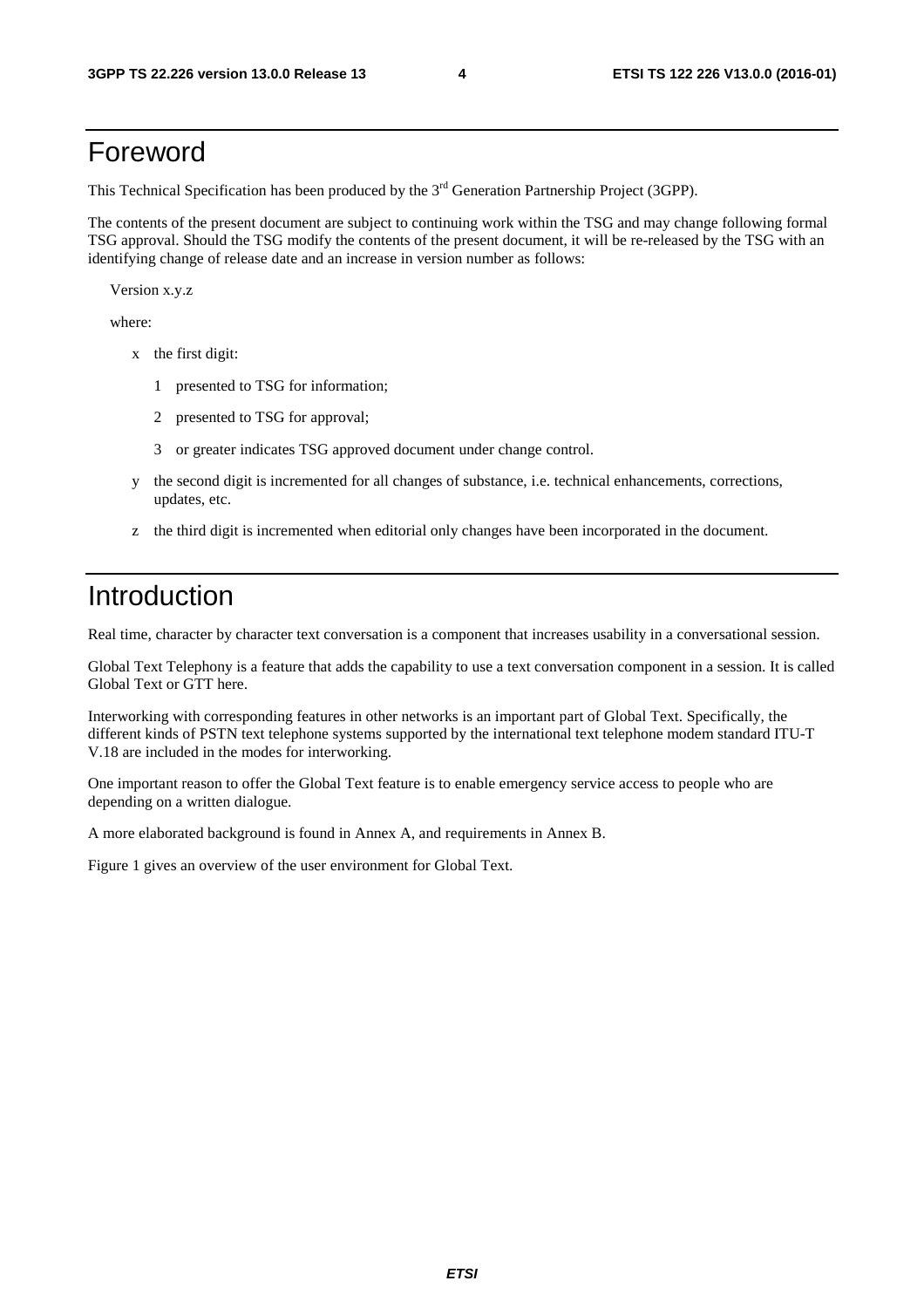

**Figure 1. Global Text service environment**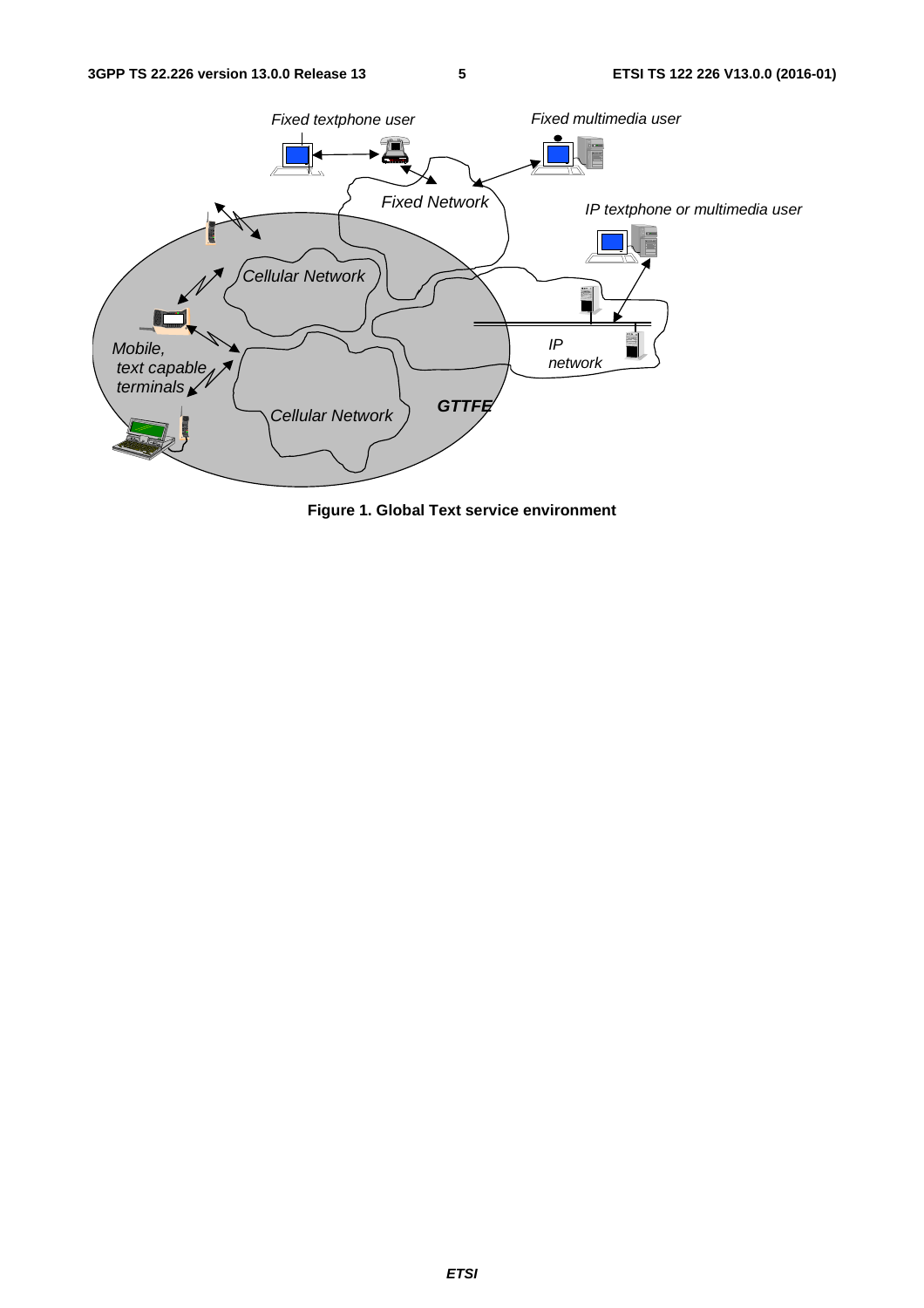# 1 Scope

This Technical Specification defines the stage one description of the Global Text Telephone Feature, GTT.. Stage one is the set of requirements which shall be supported for the provision of the real-time text conversation feature, seen primarily from the subscriber"s and service providers" points of view.

This TS includes information applicable to network operators, service providers, terminal and network manufacturers.

This TS contains the core requirements for the Global Text Telephony feature, which are sufficient to provide a complete feature to incorporate in conversational services.

This TS defines the requirements for GTT to be understood as a framework to enable real-time transmission of text, for the purpose of a text based or text supported conversation between users. Text may be transported alone or in combination with other media in the session, especially video and voice.

Thus the GTT enables text conversation to be included in any mobile conversational service.

Interworking with existing text telephony in PSTN as well as emerging forms of standardised text conversation in all networks is within the scope of this document. Interoperation with Multimedia Messaging Services is also within scope of this feature.

Note: The Global Text Telephony feature may be enhanced due to e.g. operator's or regulator's requirements, however such additional functionality shall not compromise conformance to the core requirements documented in this TS.

# 2 References

The following documents contain provisions which, through reference in this text, constitute provisions of the present document.

- References are either specific (identified by date of publication, edition number, version number, etc.) or non-specific.
- For a specific reference, subsequent revisions do not apply.
- For a non-specific reference, the latest version applies. In the case of a reference to a 3GPP document (including a GSM document), a non-specific reference implicitly refers to the latest version of that document *in the same Release as the present document*.
- [1] 3GPP TS 22.101: "Service Principles".
- [2] ETSI ETR 333; Text Telephony; User requirements and Recommendations
- [3] ITU-T H.248 Annex F Facsimile, Text conversation and call discrimination packages (2000)
- [4] ITU-T Recommendation T.140 (1998) Text conversation protocol for multimedia application. With amendment 1 (2000).
- [5] ITU-T Recommendation F.700 (2000) Framework recommendation for audiovisual/multimedia services.
- [6] ITU-T Recommendation V.18 (2000) Operational and interworking requirements for DCE:s operating in the text telephone mode.
- [7] 3GPP TS 22.140: "Multimedia Messaging Service; Stage 1"
- [8] 3GPP TS 23.140: "Multimedia Messaging Service; Functional description; Stage 2"
- [9] IETF RFC 2793. (2000) RTP Payload for text conversation.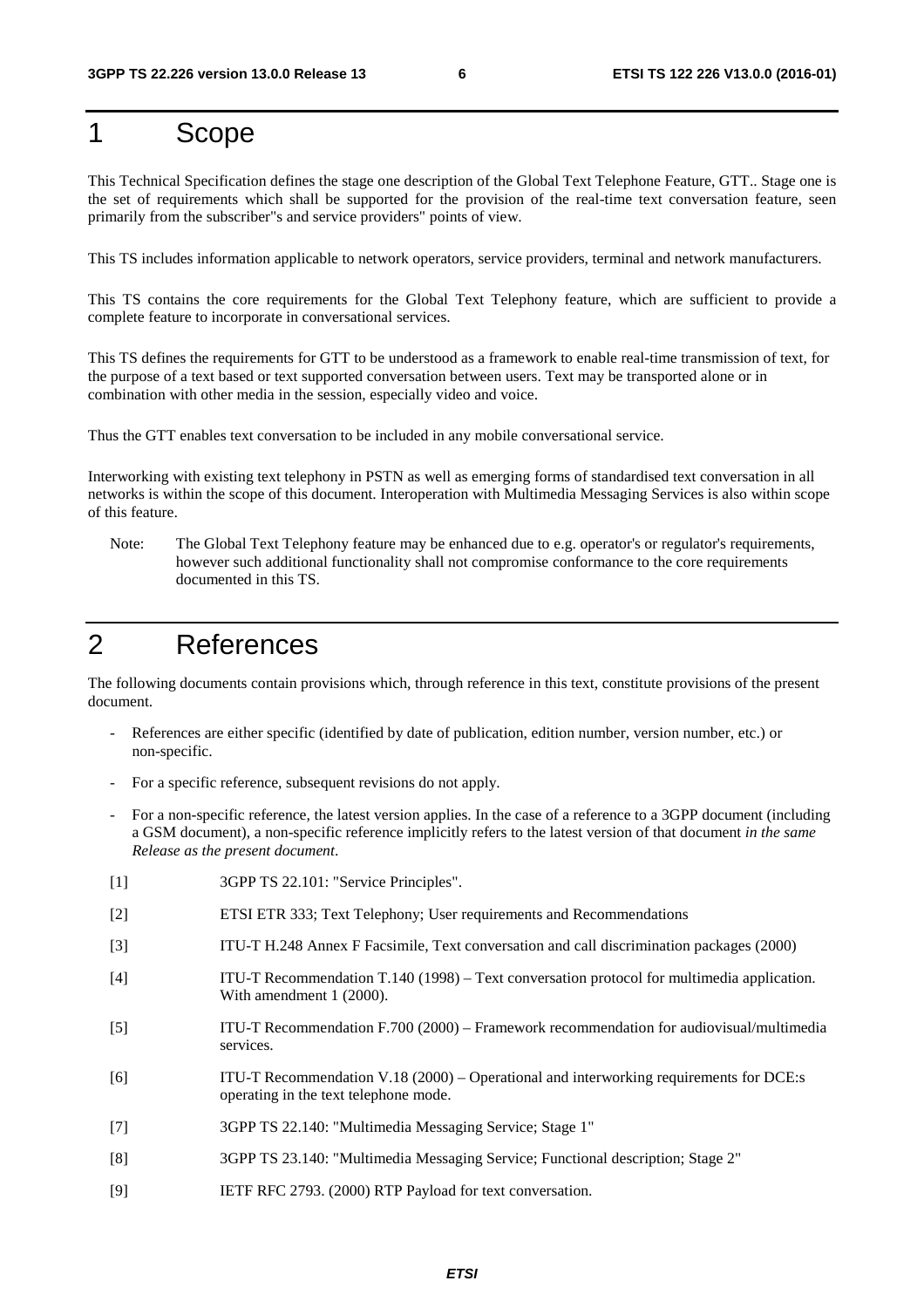[10] 3GPP TR 21.905: "Vocabulary for 3GPP Specifications".

# 3 Definitions and abbreviations

### 3.1 Definitions

**Total Conversation**: A service offering standardised simultaneous text, video and voice conversation or a subset thereof.

**Host environment :** The session environment where the text component is added. E.g. Circuit switched voice, IP Multimedia etc.

**Text Conversation:** A real time conversation in text with transmission character by character as entered.

Further definitions are listed in 3GPP TR 21.905 [10].

#### 3.2 Abbreviations

For the purposes of this document the following abbreviations apply:

| <b>EDT</b>   | European Deaf Telephone                                                                  |
|--------------|------------------------------------------------------------------------------------------|
| <b>GTT</b>   | Global Text Telephony; The feature that adds real time text conversation to any 3GPP     |
|              | conversational environment                                                               |
| <b>GTTFE</b> | Global Text Telephony Feature Environment – The network components and functions forming |
|              | <b>GTT</b>                                                                               |
| <b>TTY</b>   | Here used as the term for the text telephone type dominating in USA.                     |
| <b>DTMF</b>  | Here used as a term for the text telephone type used in Holland, using DTMF tones.       |
| <b>VCO</b>   | Voice Carry Over: Alternating (or parallel) sending of Speech and receiving Text         |
| <b>HCO</b>   | Hear Carry Over: Alternating (or parallel) receiving Speech and transmission of Text     |
| <b>FCC</b>   | Federal Communications Commission (of United States of America)                          |
| <b>PER</b>   | Printable character Error Rate                                                           |
| <b>MMI</b>   | Man Machine Interface                                                                    |
| <b>SIM</b>   | Subscriber Identification Module                                                         |
| <b>ITU</b>   | International Telecom Standardisation Union                                              |
| <b>GSM</b>   | Global System for Mobile communication                                                   |
| 3GPP         | Third Generation Partnership Project                                                     |
| CS.          | Circuit Switched                                                                         |
| IP           | <b>Internet Protocols</b>                                                                |

Further abbreviations are listed in TR 21.905 [10].

# 4 High level Requirements

The following list gives the high level requirements of the GTT. These are requirements which are independent of the user"s perception of the feature:-

Service definition

 Global Text shall provide a real time conversational text feature. A general definition is found in Recommendation ITU-T F.700[5].

- Global Text Telephony host environments

 A standardised method for Global Text Telephony shall at least be specified for each host environment in the mobile networks that can carry voice.

Standards compliant and forward compatible text conversation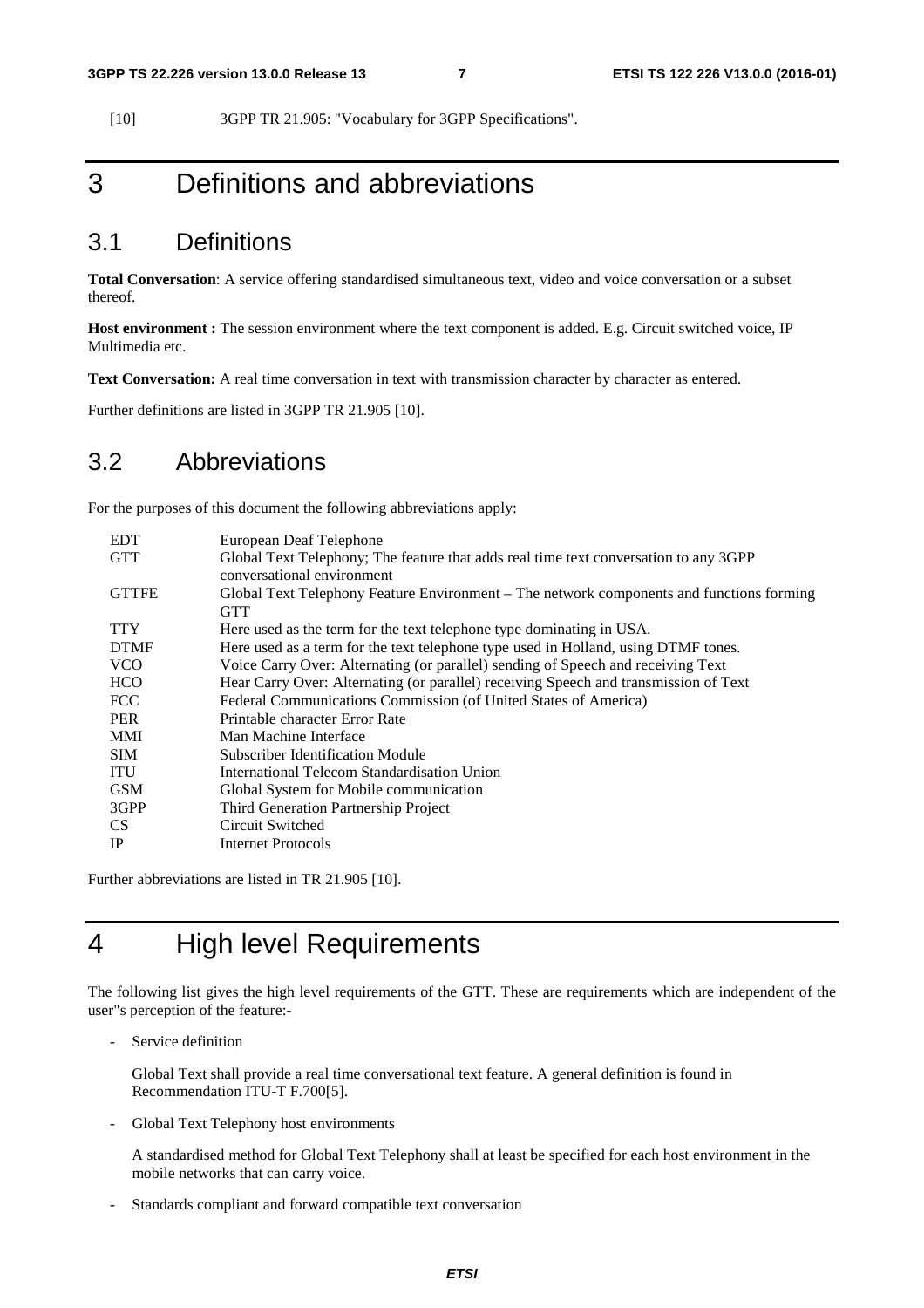Global Text Telephone mechanisms shall provide the capability to support current and evolving text telephony and text conversation features by re-using existing standards as far as possible and proposing extensions (as necessary) to existing standards (i.e. the global text telephony feature shall support the evolution of Total Conversation technologies in all networks).

Consistent text conversation

 Regardless of the selected host environment, the far end terminal, the interworking facilities involved, GTT shall be capable of providing a consistent way of handling the conversation.

Global Text Telephone access

 Within the capabilities of networks and terminals, the user shall be provided consistent access to the GTT regardless of the access point.

 For example: the user shall be capable of accessing the text conversation features through a number of different access points, including networks based on 3GPP specifications, access through dedicated multimedia terminals, and access through combinations of mobile phones combined with text user interface devices.

Interoperability

 Global Text Telephony shall support interoperability with existing and emerging text telephone systems and text conversation features.

 Global Text Telephony shall support a minimum set of environments where text conversation is supported to ensure full interoperability between different terminals and networks.

Emergency calls

 The implementation of Global Text Telephony shall enable a user to make emergency calls to, and receive calls from, an emergency call centre via a text telephony device used in conjunction with GTT enabled user equipment.

# 5 General Requirements

Network operators have many differing requirements, and GTT shall be supported in the network in a manner which allows network operators to consider different configurations depending on their network and commercial requirements. Thus, an identified set of functionalities and protocols shall be standardised to ensure interoperability across networks and terminals to support GTT.

The following general requirements shall be supported.

#### 5.1 Text conversation host environments

The protocol environments for text conversation shall be the same as the ones used for other multimedia conversation calls and voice calls. The selected environment for a session is called the host environment.

Supported host environments are:

- Packet switched multimedia
- Circuit switched multimedia.
- The text conversation carried by an data transmission procedure, possible to combine with a voice session.
- Circuit switched voice telephony, with the text conversation carried in-band in the voice channel.

#### 5.2 Text conversation management

It shall be possible to allow GTT use without GTT specific subscription.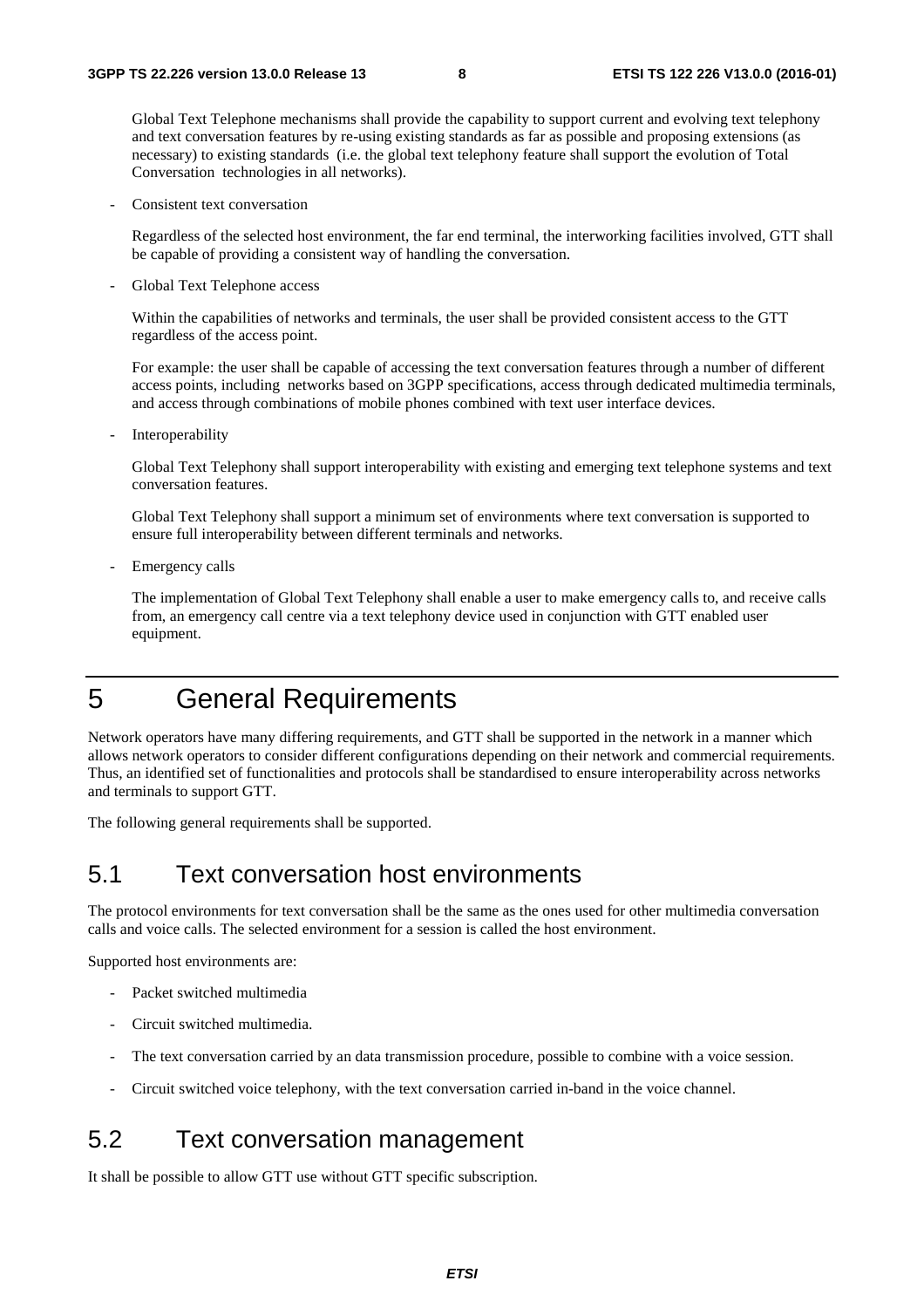Note: There is no requirement for GTT feature specific subscription, but for "normal GTT calls" a subscription for telephony is required. For "emergency GTT call" no subscription of any kind is required.

Session start up delay and loss of initial characters should be minimised as far as practicably possible.

The text transport method should remain transparent to the network, unless specific functionality is required to provide a satisfactory quality of service.

### 5.3 Registration of text conversation capabilities

The availability of text conversation capabilities in the user terminal may need to be communicated to the network at call establishment in order to access the GTT service. However, a user is expected to be able to access the GTT service without explicit GTT registration with the operator.

#### 5.4 Session control

The session control (call control ) functions shall use the same procedures as the selected host environment.

Additional operations needed to invoke the text component may be automated by the text conversation user interface.

It shall be possible to establish text-only calls as well as calls with other media components.

### 5.5 Invoking text conversation

Calls with terminals where text conversation is used shall bemonitored for requests to start the text feature.

When either party in a call begins usage of the text feature, an effort shall be made to establish text conversation. It shall be possible to start text conversation during a call already established in voice or video mode by adding the text component.

The mode selected for text conversation ( IP Multimedia, CS Multimedia, Voice path etc. ) shall be determined according to a prioritised procedure.

Modes allowing simultaneous voice and text shall by default have higher priority, while the user shall be given opportunities to prioritise text-only modes. The default order shall be: IP Multimedia, CS Multimedia, data path text plus voice, voice path text.

The user shall be given call progress information and text invocation progress information in text or other non-audible media.

#### 5.6 Text conversation handling during calls

Text transmission shall be done character by character as entered, or in small groups transmitted so, that no character is delayed before transmission more than 0.5 seconds. (as stated in ITU-T T.140 [4])

The text transmission shall allow a rate of at least 10 characters per second so that human typing speed as well as speech to text methods of generating conversation text can be supported.

The end-to-end delay of characters shall be less than two seconds, measured between two mobile users, or between one mobile user and any interworking fixed network user, assuming that the fixed network does not contribute with more than one second to this figure.

The character corruption rate should be less than 1% in conditions where users experience the voice transmission quality to be low but useful.

The transmission of the text conversation shall be made according to the character set and operations defined in ITU-T T.140. [4]. This requirement enables smooth interworking with minimal loss of functionality between different text conversation environments. The allowed limitations in character set support specified in ITU-T T.140 shall be obeyed, so that two terminals always have a minimum common character set available for conversation.

Figure 2 gives an example of a possible layout of a real time text conversation according to ITU-T T.140.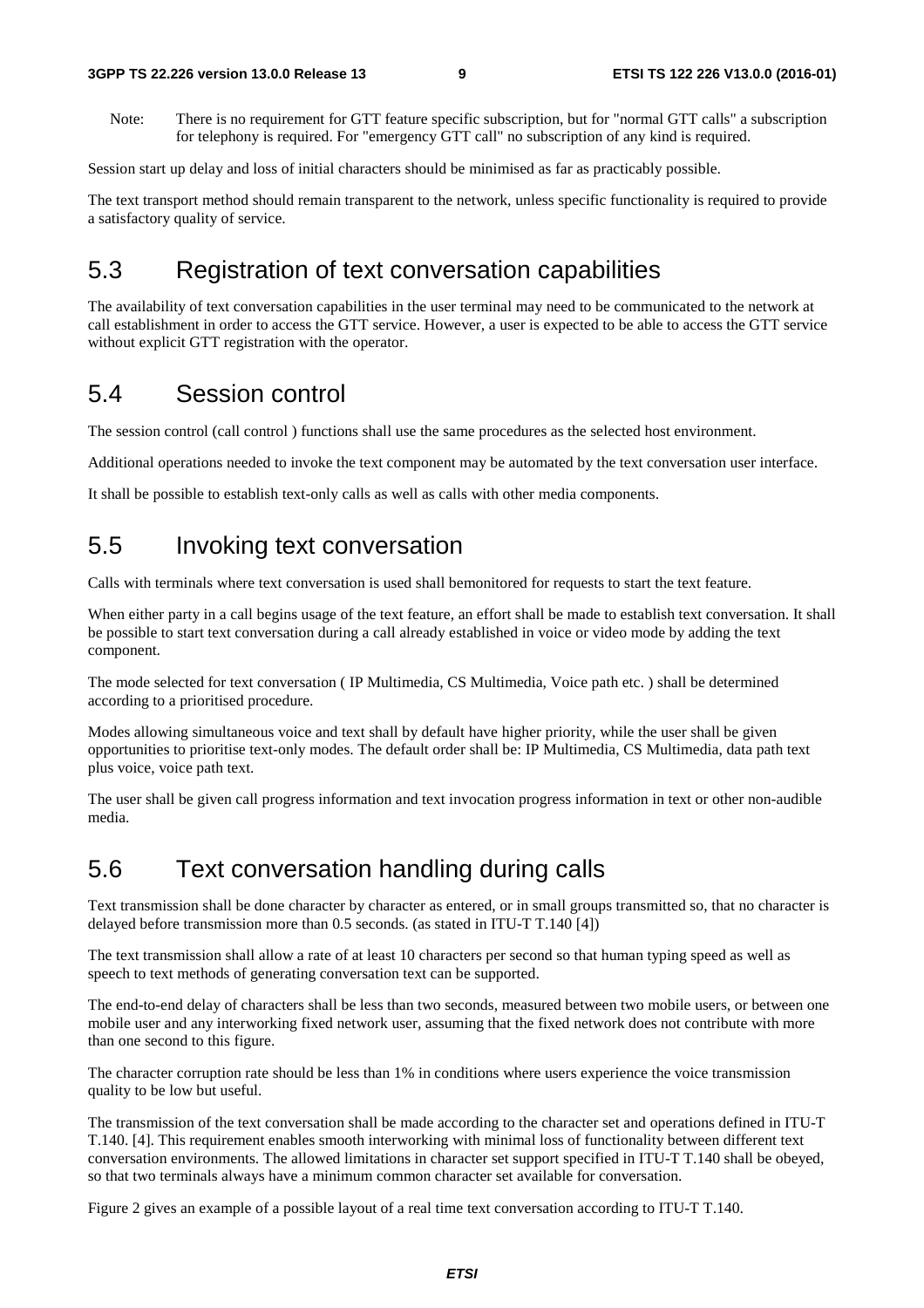| ANNE                                                          | <b>FVF</b>                                                              |
|---------------------------------------------------------------|-------------------------------------------------------------------------|
| Hi, this is Anne.                                             | Oh, hello Anne, I am glad you are calling!<br>It was long since we met! |
| Yes, have you heard that I will come to<br>Paris in November? | No, that was new to me. What brings you<br>here?                        |

#### **Figure 2: A possible way to display a conversation with one window each**

Display of the conversation shall be done according to the principles specified in T.140, unless the display is provided through interworking with a legacy mode text telephone, when the limitations of that device may govern.

NOTE: It shall be noted that support for any written language is possible with T.140, and that many languages require other writing directions than left-to-right.

### 5.7 Alerting

Since many GTT users are deaf or hard-of-hearing, the terminals used for GTT shall provide an interface that can be used to activate alternative alerting modes e.g. flash or vibration.

#### 5.8 Addressing

GTT shall support the addressing formats of the host environments. to identify the different kinds of endpoints of the call used in the different host environments (see section 9, interworking.)

### 5.9 Roaming

Access to the GTT service while roaming is desirable.

Note: Operators may consider using a Virtual Home Environment toolkit to provide GTT services to roaming subscribers. It can be expected that the subscriber will need to specifically subscribe to this service and no access to the GTT service will be possible if the visited network does not support the appropriate VHE toolkit. It should also be noted that emergency calls bypass most VHE toolkits, therefore emergency calls will require GTT support in the local network.

# 6 Security and reliability

The user shall be able to use and access GTT in a secure manner. Within the limitations enforced by the host environments, the following apply.

- It shall be possible for the contents of GTT sessions to be read only by the intended recipient(s).
- The 'Security Threats and Requirements' specified in 22.133 [3] shall not be compromised.

# 7 Charging

It is foreseen that users will not be expected to pay a premium for access to the GTT service. Hence the requirement to capture detailed information relating to the use of GTT is seen as optional.

Various charging mechanisms may be supported in addition to what is defined for the host environment, the following charging characteristics may be considered:-- Text was used in the call.- The duration for which text was used in a call.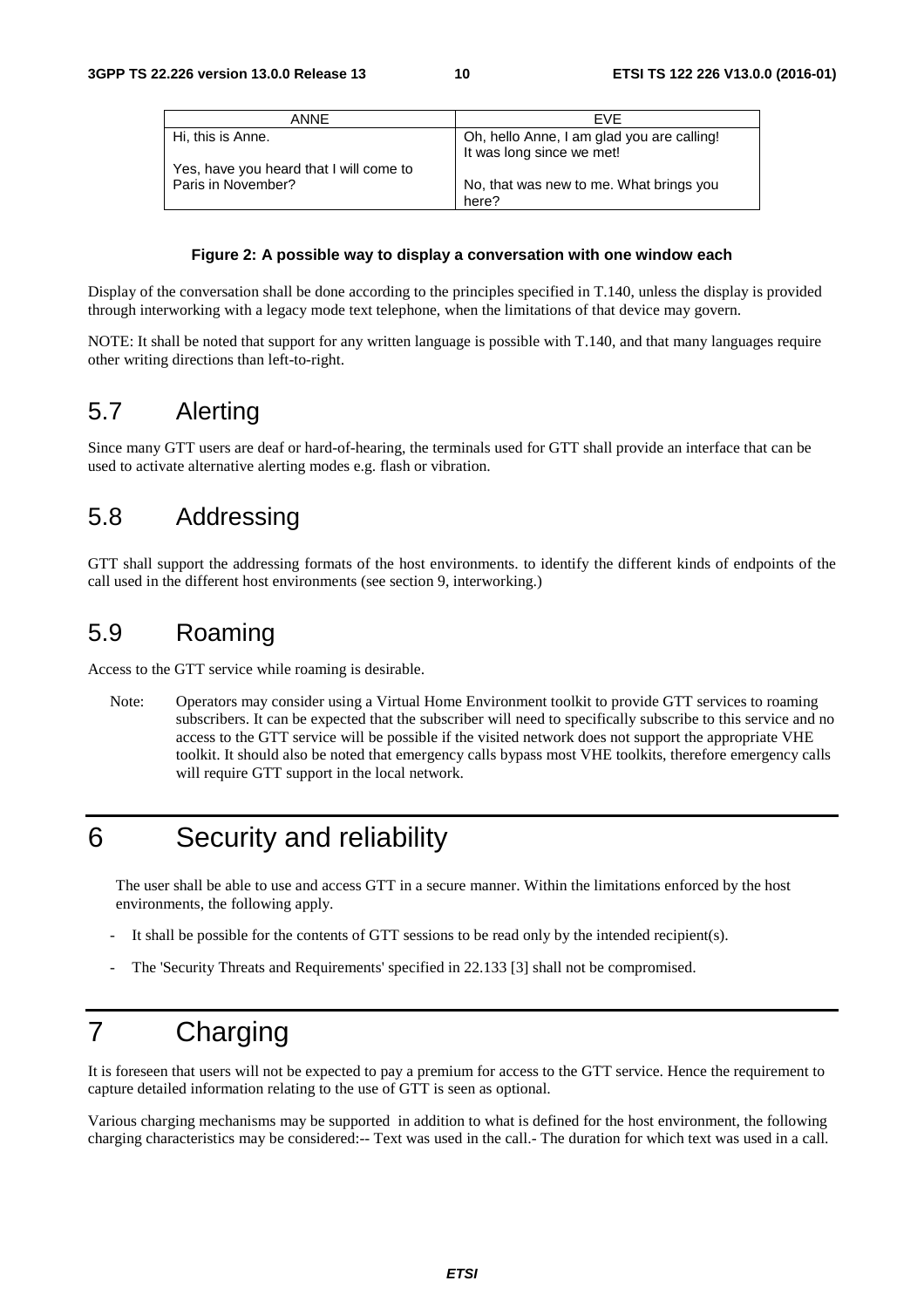# 8 External Interfaces

#### 8.1 External interfaces in the terminal

It shall be possible to control and operate GTT from external digital devices, e.g, portable computers. For this purpose interfaces shall be standardised between the terminal and such external digital devices.

It shall be possible to control and operate GTT from external analogue text telephones. For this purpose, interfaces shall be standardised between the mobile terminal and such external analogue text telephones.

External interfaces specified for controlling and operating GTT between the terminal and an external device should make it possible to use the external device for both Multimedia Messaging and GTT.

#### 8.2 External interfaces to other networks

No new network interfaces shall be specified for GTT, only the necessary elements to accomplish text interworking. These are specified in ITU-T H.248 Annex F, in the Text Conversation and Text Telephone packages [3].

The networks for specified interworking include:

- PSTN for interworking with PSTN text telephones.
- IP networks for interworking with IP conversational multimedia terminals and IP text telephones.
- CS networks for interworking with CS Multimedia terminals.
- Mobile networks out of scope of the GTT specifications interface through common interworking facilities.

# 9 Interworking

It shall be possible to use GTT to communicate with similar features in other networks as specified in ITU-T H.248 Annex F, in the Text Conversation and Text Telephone packages [3].

This includes:

- PSTN text telephones, using voice telephony as a carrier according ITU-T V.18 [6].
- IP text telephones, using IP multimedia protocols and text according to ITU-T T.140 [4].
- IP conversational multimedia terminals using IP multimedia protocols with text according to ITU-T T.140 [4].
- CS multimedia with text according to ITU-T T.140 [4].

There is no requirement that the host environment combinations for interworking shall be extended for GTT support beyond the host environment interworking established for other media.

For interworking with text conversation in mobile networks outside the scope of the GTT specifications, interworking shall be specified as for other external networks.

For mobile services within scope of the GTT specification, interworking shall be possible between different forms of GTT, within the limits of interworking between the different host environments.

GTT shall permit use of the supplementary services defined for the host environment.

Users of both GTT and Multimedia Messaging [7],[8], should be provided the following interoperation opportunities:

If a call with a text component fails, it should be possible to offer the user to send a message to a MultiMedia Messaging facility such that the message may later be delivered in non-real time to the destination.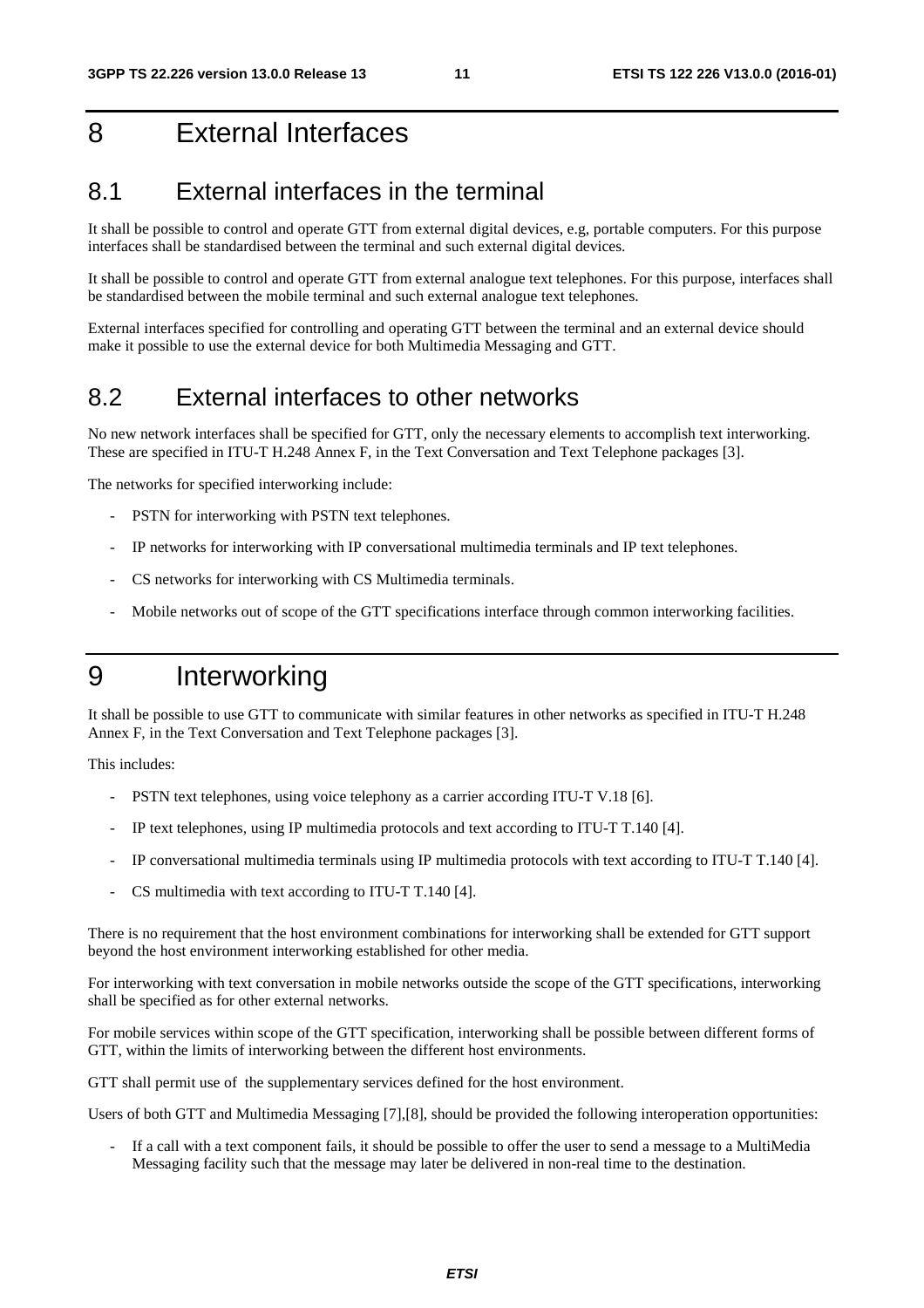- External User Equipment interface specifications should enable both GTT and MMS text handling functions to be placed in the same device.
- Note: In order to fulfil the requirement to give a consistent view of the feature from different access points, it may be of interest to give fixed network text telephone users possibilities to send and receive MMS text messages. This is however outside the scope of this specification.

# 10 Additional services

#### 10.1 Emergency services

It shall be possible to support emergency service calls with text and voice.

If an emergency service centre supports call back to the calling user, then the call-back function shall be available for GTT text calls without modification to the existing emergency service centre text telephony equipment.

GTT emergency calls shall be possible without the SIM/USIM module in the same host environments as such calls are enabled for voice.

All information that follows a voice call to the emergency centre, shall also be provided to the centre if GTT text is used in the call.

The emergency service requirements shall be possible to fulfil for emergency service centres equipped with PSTN text telephones, operated through a relay operator service or an interworking functions.

Support of GTT service for emergency calls shall not jeopardise normal emergency calls.

### 10.2 Relay services

Relay services offer translation between text and voice. It is most commonly implemented as manned services.

Access to relay services shall be possible for GTT users. Establishment of the relay service itself is outside the scope of GTT.

GTT shall enable addition of a relay service to the call. The relay service terminates the text path, and translates between text and voice.

Addressing the destination and requesting support from the relay service should be possible to do in one operation from the GTT user.

Other aspects of implementing relay services are outside the scope of this specification.

# 11 Network implementation considerations

The GTT feature may be implemented in a number of ways. The GTT specifications shall allow cost effective implementations both for networks with a small part of the subscribers using GTT as well as networks with relatively many subscribers using GTT.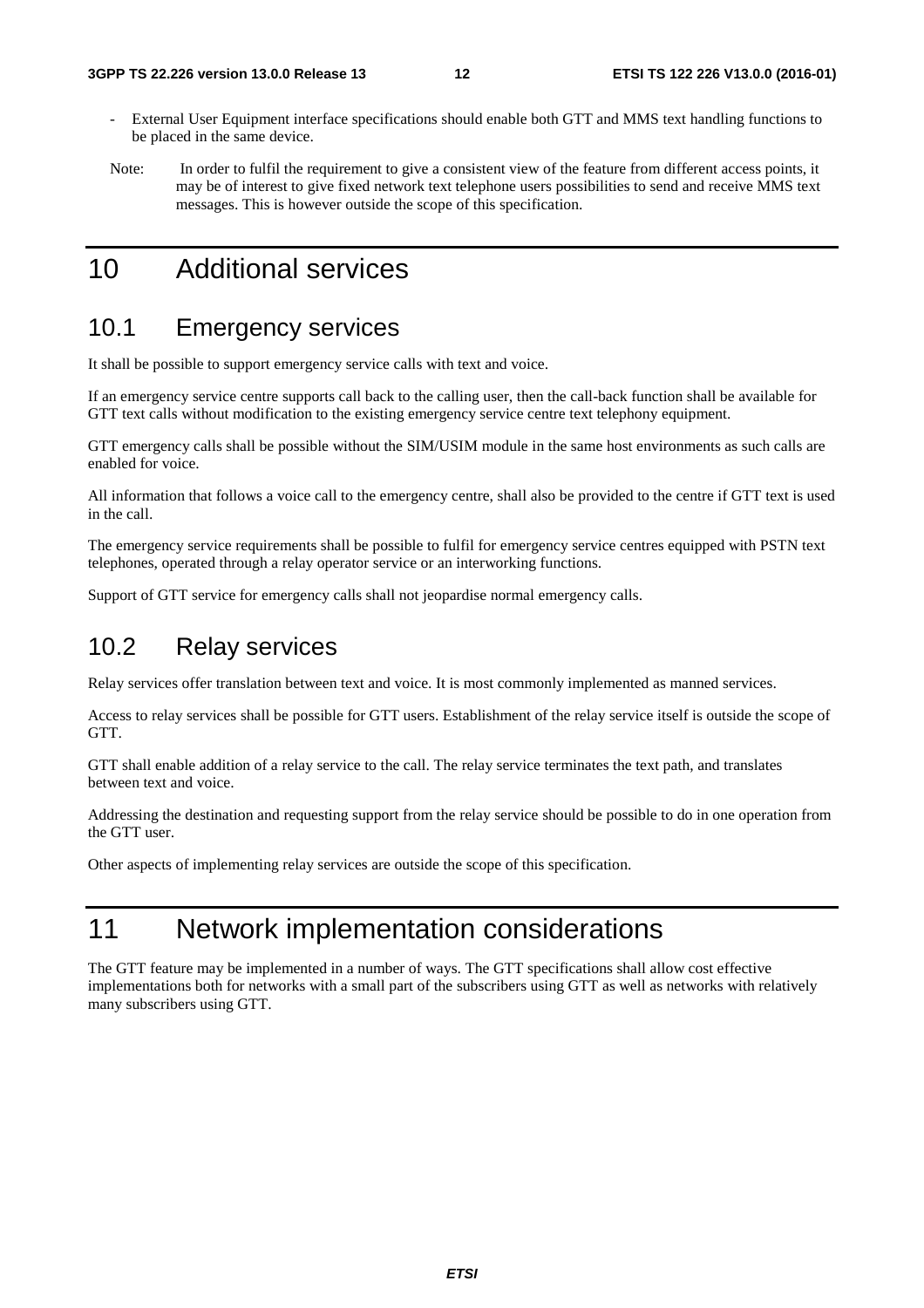# Annex A (informative): **Background**

Text telephone systems were implemented mainly for distant conversation with deaf, hard-of-hearing, speech-impaired and deaf-blind users. The text telephone systems offer a real time, character by character, conversation in text, optionally combinable with voice. With proper implementation in mobile systems, the feature is expected to be of interest for any user.

The general user needs are described in ETSI ETR 333 Human Factors, Text Telephony; User requirements and Recommendations [2].

In PSTN, seven different, openly specified systems for text telephony exist, and are used in different regions. Some proprietary modes are also used.

The open specifications are called Baudot, DTMF, EDT, V.21, Bell103, Minitel and V.18. They all use different modem technologies and character coding for the transmission of text. They are briefly described in the annexes of ITU-T V.18 [6].

ITU-T V.18 [6] is an automoding mechanism that enables communication with all the legacy modes on the modem level. It also detects when both parties have V.18, and invokes an internationally useful character set, defined in ITU-T T.140, and optionally transmission of text and voice simultaneously. Native modulation for V.18 is V.21, while V.61 is used when simultaneous voice and text is wanted. Other modulations can be negotiated.

V.18 and T.140 are intended for use in new PSTN text telephones. They are also intended for use in gateways, bridging from the fragmented situation in the PSTN, into new services, designed according to the Total Conversation concept.

### A.1 Total Conversation

Total Conversation adds text conversation to multimedia protocols in a standardised way, so that simultaneous communication in video, text and voice is accomplished. For the text part, the Unicode based text presentation protocol ITU-T T.140 is used. It is transmitted with a specific standardised transport channel for each environment. Subsets can be used for example for text telephony enabled in the multimedia architectures.

Total Conversation is currently defined in the following environments:

1. Packet networks, where the procedures described in ITU-T H.323 Annex G can be used for text conversation sessions, using TCP or RTP/T140 for the transport of T.140. A simple packet text telephone is defined, called Text **SET.** 

2. Packet networks, where the IETF Session Initiation Protocol SIP can be used for setting up and conducting text conversation sessions using RTP/T140 for the transport of T.140 text media. RTP/T140 is MIME registered and specified in IETF RFC 2793 [9].

3. The H.324 multimedia environment in PSTN, ISDN and Mobile networks, where an AL1 channel connected by H.245 procedures is used for T.140.

4. The H.320 multimedia environment, where a H.224 channel with client ID=2 is specified for transport of T.140.

5. The T.120 data conferencing environment, that can be used alone or in conjunction with any of the environments above, where T.134 specifies the application entity and T.125 the data channel for T.140.

6. Text Telephony in the PSTN using the ITU-T V.18 modem and T.140 for the presentation without any further transport protocol.

# A.2 Interworking

Interworking between these forms of Text Conversation can be achieved through the use of gateways or interworking functions. One gateway mechanism *(in the process of standardisation)* is ITU-T H.248, where Annex F, Facsimile, Text conversation and call discrimination packages [3] describes additions for handling text telephony and text conversation.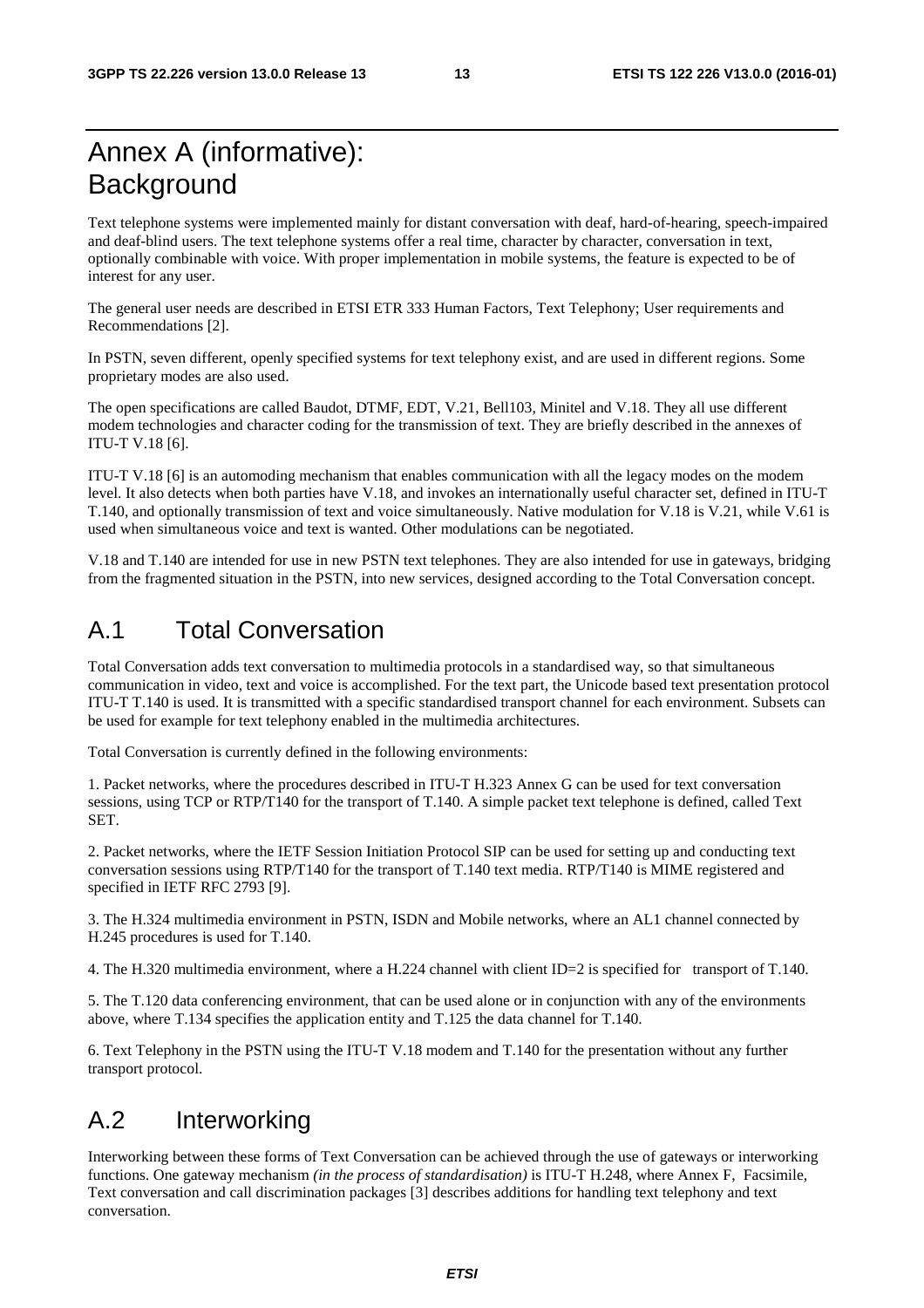# A.3 Additional services

Apart from the basic user – to – user conversation, the following are examples of important additional services that can be offered text telephone users and Total Conversation users.

#### **Emergency services**

The ability to call to emergency services, announce an emergency situation and discuss the actions can be offered text telephone users and Total Conversation users. Calls from the emergency service with support for text conversation is also needed.

#### **Relay services**

In order to have conversations with users of plain voice telephones, text relay services are established. Currently, manned relay services dominate, offering real time translation between written and spoken language. Automatic and semi-automatic versions are emerging. A through connection of the voice channel is usually offered as an option to satisfy users who can benefit from multiple modes.

With Total Conversation services, both traditional text relay services and other relay services are established. Examples are sign language relay services with text support during service establishment and speech-support relay services with visual enhancement.;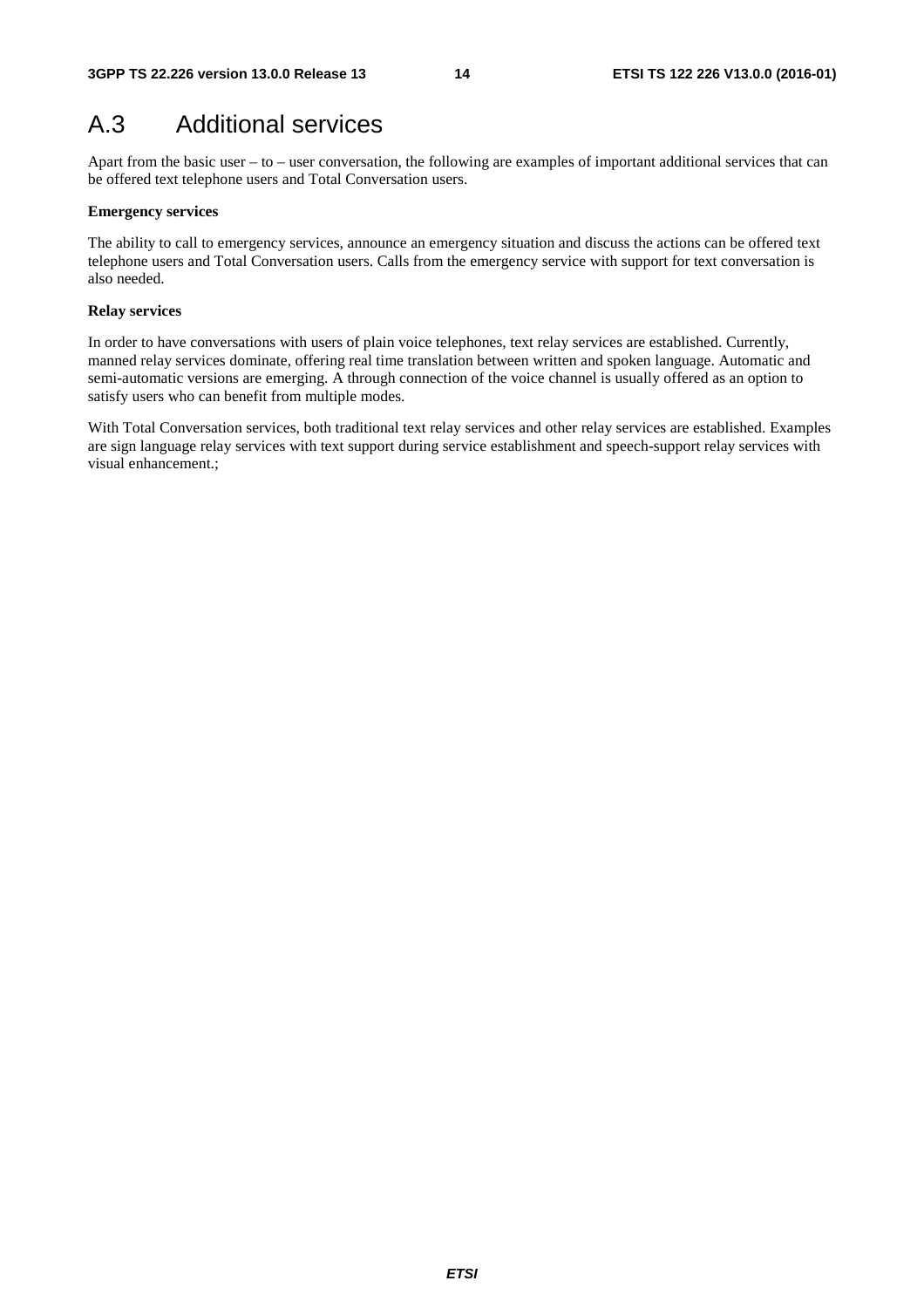# Annex B (informative): Initial requirements

This section is informative and specifies the initial requirements that formed the base of definition of GTT. The 3GPP GTT specifications together define what requirements will be met.

Most requirements in this chapter are derived from the requirements expressed to be urgent by the FCC and the CTIA TTY forum in USA. The relation with these requirements are documented for each requirement.

Many of these requirements are written with the view that a PSTN text telephone is attached to the mobile station for implementation of the basic GTT functionality.

#### B.1 Transmission Performance

**A1:** The printable character error rate (PER) shall be less than 1% for stationary calls under nominal radio conditions, i.e. where also speech calls show an acceptable quality (TTY/FCC 1).

**A2:** The printable character error rate (PER) shall be less than 1% for calls with pedestrian speed or typical vehicle speed under nominal radio conditions (TTY/FCC 13, TTY Forum, extended).

**A3:** An output volume control should be provided in order to allow adaptation to existing Text Telephone equipment for optimal receiving quality (TTY/FCC 4).

**A4:** The input range shall be automatically adapted to the proper receiving level (new).

**A5:** The Text Telephone shall allow to transmit Speech and Text (VCO/HCO) in an automated way, without user interaction, either by alternating between speech and text mode or by transmitting speech and text in parallel (objective) (TTY/FCC 9, extended).

**A6:** The delay of the speech path shall not exceed that of a normal speech call in that situation by more than 40ms in one way, if the text telephone functionality is activated. Otherwise no additional delay shall occur to the speech signal. The delay of the speech path should not vary during a speech phrase.

**A7:** The delay of the text path shall not exceed that of the speech path by more than 1000 ms (one way) at typing speed of 7 characters per second. The delay of the text path may be variable.

**A8:** The time of switching between Text and Speech mode shall not exceed 1000 ms at normal typing speed.

**A9**: The printable character throughput shall not be smaller than 10 characters per second under nominal radio operating conditions (TTY/FCC 10, extended).

**A10:** Under impaired radio conditions the character throughput may be reduced in order to achieve the desired printable character error rate (TTY/FCC 10, modified).

**A11:** The signals used for transmission should pass existing fixed and wireless 'analogue' speech channels with a printable character error rate below 1% under nominal radio conditions, if two devices are connected 'back to back'.

**A12:** The data transmission bit rate should be as high as possible under the given radio conditions with the objective of 300 Bit/s with a bit error rate below 10^-3 and a residual bit error rate below 10^-5 (after removing detected bit errors).

**A13:** It shall be possible to transmit both, single characters, as well as long text or data strings (from file) efficiently.

**A14:** The transmission mechanism should provide data flow control to adapt the source data rate (when in file transfer mode) to the varying radio transmission conditions, in order not to loose data on the path.

**A15:** The character coding shall allow transmission of characters from any language in a consistent way.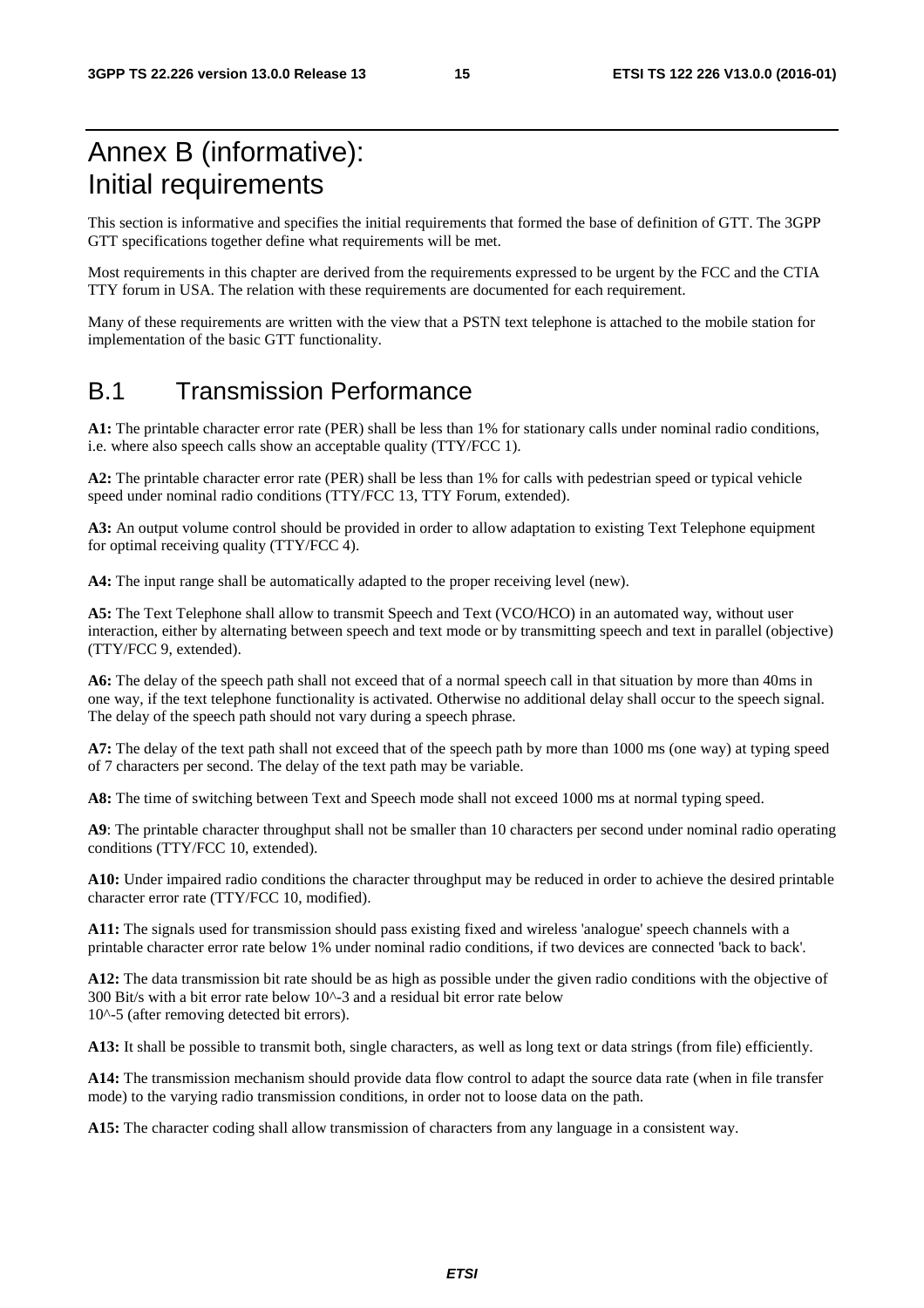# B.2 Man Machine Interface (MMI)

These Requirements and Objectives are to some extent depending on implementation and not on the transmission standard. This list shall by no means restrict the innovation capabilities of vendors, but give guidelines and define a minimum set, against which the transmission standard needs to be checked.

**B1:** The Text Telephone user must be able to monitor all aspects of call progress (same or more information as provided to voice users) by tones and visualisation (TTY/FCC 2). The transmission standard shall provide the necessary monitor information to the MMI.

**B2:** There must be an indication, by tones and visualisation, when the call is connected or disconnected (TTY/FCC 3).

**B3**: Call information such as caller identification, where provided in mobile voice services, should also be provided for Text Telephony calls (TTY/FCC 11 adapted).

**B4:** The Text Telephone system must be able to send 'Text Tones' to a normal telephone user, to indicate that he is using a text telephone, even if the other user has only a normal phone (TTY/FCC 6 adjusted).

**B5:** The Text Telephone user must have a means of tactile (vibrating) ring signal indication. (TTY/FCC 5), besides an acoustical and optical ring signal indication (new).

**B6:** Emergency calls (e.g. to 112 or 911 numbers) shall not require any further user interaction than for any normal voice call. (except to connect the possible additional equipment) (new).

**B7:** Call back from Emergency Call Centres should not require any further user interaction than for any normal voice call (except to connect the possible additional equipment) (new.

**B8**: Call setup to and from other Text Telephone users of the same type according to the new standard should not require any further user interaction than for any normal voice call (new).

**B9:** Call setup to and from other Text Telephone users of an other kind ( e.g. those defined in ITU V.18) may require some user activity, like

- sending a short additional precode (e.g. 2..3 digits) or
- typing a short digit sequence to invoke the service (e.g. like  $#55^*$ ) or
- (on user´s preference) the permanent subscription to such a service
- a capability signalling by the mobile
- activating a text telephone application
- others

**B10:** The new standard should allow the usage of ordinary unmodified mobile phones as already available to the user or on the mass market, in order to get the advantage of high volumes price level.

**B10:** The new standard shall allow to hide the intermediate (with existing phones) necessary user interaction, as described in the items before, in modern equipment (automatic service).

**B11:** The use of the Text Telephone for emergency calls with unregistered phones or without SIM/USIM shall be possible as for normal voice calls.

**B12:** The interface to the possible adapters shall be exactly specified with

- mandatory interfaces (as to allow interaction to existing Text Telephones and the basic access to the mobile phone) and
- optional interfaces (as to connect microphone and loudspeaker, the control port of the mobile phones, …)

#### B.3 Compatibility

**C1:** The standard shall be compatible to equipment on the landline side as specified in ITU recommendation V.18 (TTY/FCC 12, extended), including all annexes of V.18 and V.18 with V.61 for voice and text simultaneously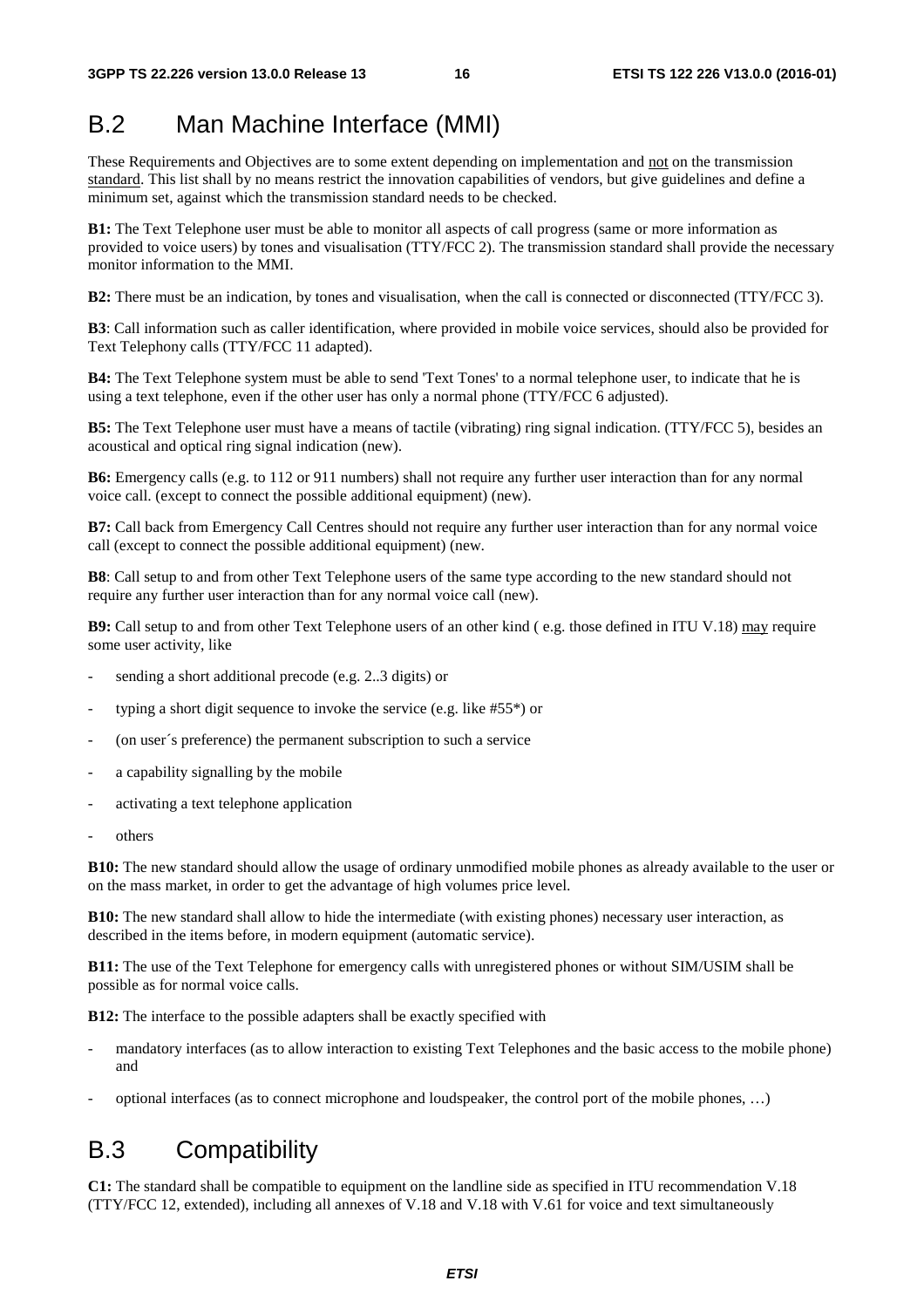**C2:** The landline party"s Text Telephone equipment shall not need modifications or additions in order to be compatible and to achieve the desired error rate (TTY/FCC 7).

**C3:** It shall be possible to deploy the Text Telephone standard world wide in all systems based on 3GPP specifications (new).

**C4:** The wireless Text Telephone (i.e. on the Mobile user side) may require modifications or additions or the development of new equipment (TTY/FCC 8). The smaller the modifications or additions the better.

**C5:** Roaming between networks of different operators of the same kind of wireless technology shall be possible, provided the operators has installed the service.

**C6:** Is should be possible to connect equipment implementing the standard to any existing mobile phone of any existing wireless standard.

**C7:** Communication between Text Telephones in different kinds of wireless technologies shall be possible.

**C8:** Communication with text between mobile text telephones and multimedia devices with text shall be possible.

### B.4 Complexity of Implementation and Roll Out

**D1:** The standard shall allow a fast first step implementation and roll out

**D2**: The standard shall allow integration into the mobile phone or the Text Telephone terminal or integration of everything together into a single device.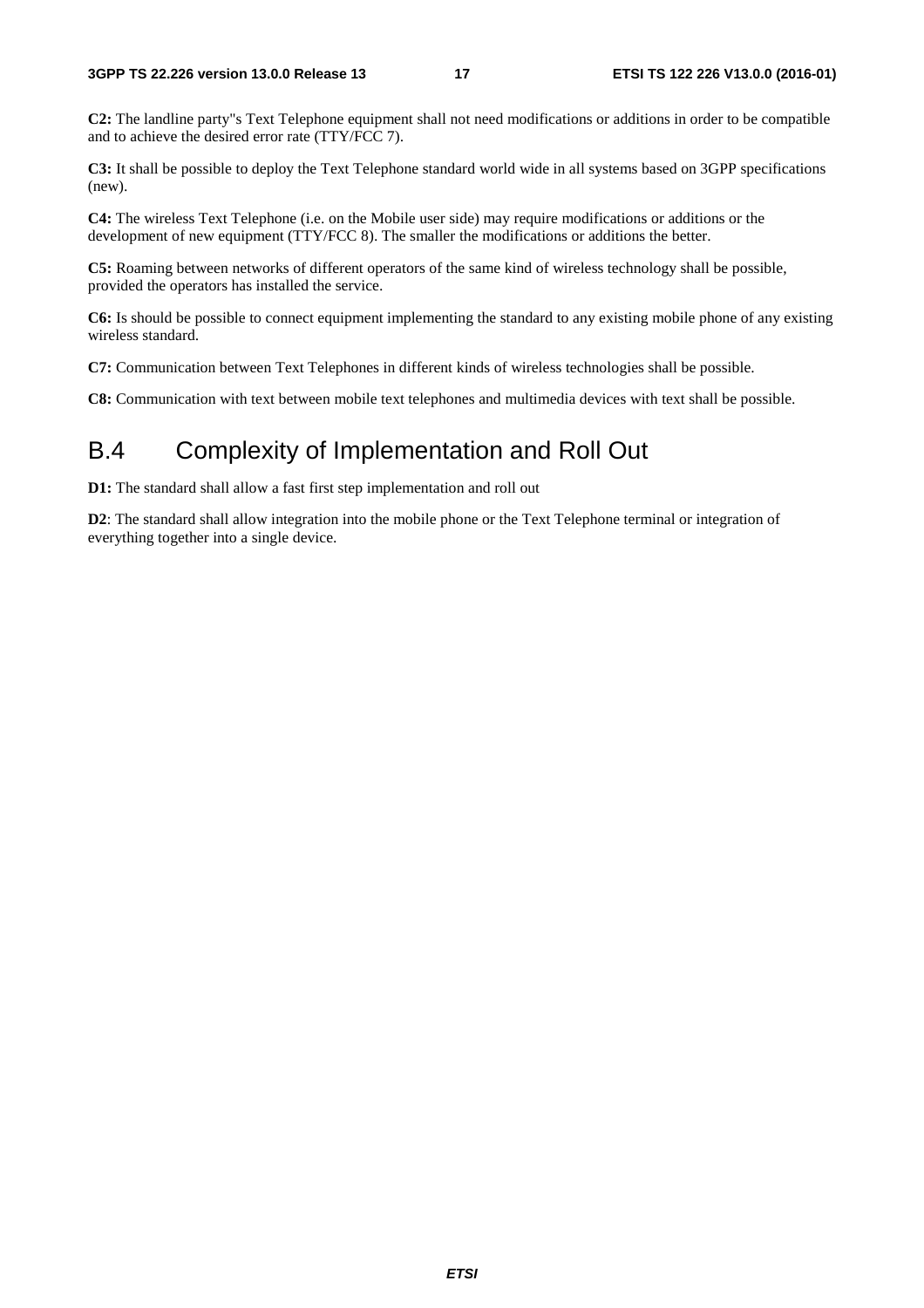#### B.5 Referenced consumer requirements

**In the previous sections of this annex, the 'TTY /FCC' requirements refer to the points below. They are formulated in November 1999 as the consumer requirements by the TTY Forum administered by CTIA in USA. The comments are inserted here for clarification.** 

1. The character error rate should approximate that of AMPS, which has been demonstrated at <1% for stationary calls. More research on AMPS performance with TTY would be useful to assist in specifying a range of conditions.

2. The TTY caller must be able to visually monitor all aspects of call progress provided to voice users. Specifically, the ability to pass through sounds on the line to the TTY (so that the user can monitor ring, busy, answered-in-voice, etc.) should be provided.

3. There must be a visual indication when the call has been disconnected.

4. A volume control should be provided.

Comment: This item is intended to allow the TTY user to adjust volume for better reception of TTY tones into a mobile terminal attached TTY. It has no meaning for other solutions.

5. The TTY user must have a means of tactile (vibrating) ring signal indication.

6. The caller must be able to transmit TTY tones independent of the condition of the receiving modem. Comment: This is to permit Text Telephone signalling, to let a hearing person know that the incoming call is from a text telephone.)

7. The landline party"s TTY must not require retrofitting in order to achieve the desired error rate.

8. The wireless party"s TTY may require retrofitting, or a new model TTY to be developed, or the use of a portable data terminal such as a personal digital assistant.

9. VCO and HCO should be supported where possible.

Comment: VCO= Voice carry over. HCO= Hearing Carry Over. These are terms for alternating voice and text in the same call.

10. Reduction of throughput (partial rate) on Baudot is highly undesirable and should not be relied upon to achieve compliance (see #7). It may be useful as a user-selectable option to improve accuracy on a given call.

11. Call information such as ANI and ALI, where provided in wireless voice, should also be provided for TTY calls. Comment: ANI= Automatic Number Identification, ALI= Automatic Location Identification.

12. On the landline side, the solution need not support little-used or obsolete TTY models, but in general should support the embedded base of TTY"s sold over the past ten years. The landline equipment supported must not be limited to that used in Public Service Answering Points (911 centers).

13. Drive conditions must be supported, again using AMPS as a benchmark.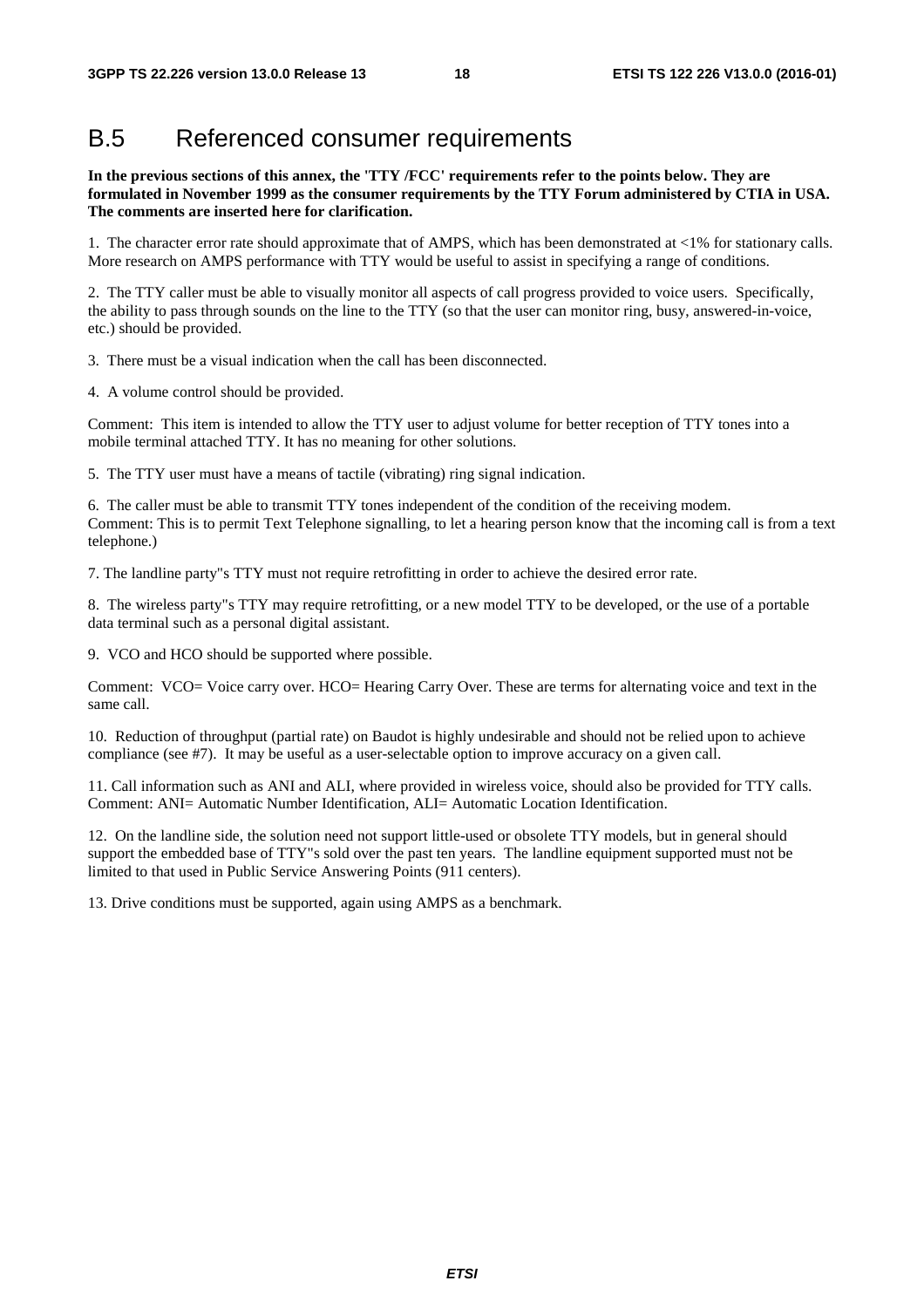# Annex C (informative): Change history

| <b>Document history</b> |                  |                                                                              |  |  |
|-------------------------|------------------|------------------------------------------------------------------------------|--|--|
| V. 0.0.1                | April 2000       | First Draft (Presented at TSG-S1 $10^{\text{th}} - 15^{\text{th}}$ April 00) |  |  |
| V.0.3.0                 | <b>July 2000</b> | Includes changes required by S1#9.                                           |  |  |
| V.0.3.1                 | Aug. 2000        | Align with 3GPP doc structure                                                |  |  |
| V.0.3.2                 | Aug. 2000        | Comments from Ericsson and Siemens accepted                                  |  |  |
| V.1.0.0                 | Sept. 2000       | Updated to version 1.0.0 for presentation to SA #9                           |  |  |
| V.1.1.0                 | May 2001         | Updated with output of GTT ad-hoc. To be sent for approval at SA#12          |  |  |
| V.2.0.0                 | May 2001         | Raised to version 2.0.0 for approval at SA #12                               |  |  |
| V5.0.0                  | June 2001        | Approved at SA#12                                                            |  |  |
| V5.1.0                  | Oct. 2001        | Creation of 5.1.0 by inclusion of CRs at SA #13                              |  |  |

| <b>Change history</b> |                     |                |             |           |            |       |     |                                                              |        |            |                |
|-----------------------|---------------------|----------------|-------------|-----------|------------|-------|-----|--------------------------------------------------------------|--------|------------|----------------|
| <b>TSG SA#</b>        | <b>SA Doc.</b>      | <b>SA1 Doc</b> | <b>Spec</b> | <b>CR</b> | <b>Rev</b> | Rel   | Cat | <b>Subject/Comment</b>                                       | Old    | <b>New</b> | WI             |
| Dec 1999              |                     |                | 02.01       |           |            |       |     | Transferred to 3GPP SA1                                      | 8.1.0  | 3.0.0      |                |
| SP-13                 | SP-010433 S1-010861 |                | 22.226      | 001       |            | Rel-5 | F   | CR to 22.226 version 5.0.0 GTT<br>Stage 1 as requested by SA | 5.0.0  | 5.1.0      | <b>GTT</b>     |
| SP-15                 | SP-020045           | S1-020457      | 22.226      | 002       |            | Rel-5 | F   | Editorial CR to correct terms and 5.1.0<br>references        |        | 5.2.0      | <b>CORRECT</b> |
| SP-26                 | SP-040744           | S1-040997      | 22.001      |           |            | Rel-6 |     | Updated from Rel-5 to Rel-6                                  | 5.0.0  | 6.0.0      |                |
| SP-36                 |                     |                | 22.001      |           |            | Rel-7 |     | Updated from Rel-6 to Rel-7                                  | 6.0.0  | 7.0.0      |                |
| SP-42                 |                     |                |             |           |            | Rel-8 |     | Updated from Rel-7 to Rel-8                                  | 7.0.0  | 8.0.0      |                |
| SP-46                 |                     |                |             |           |            |       |     | Updated to Rel-9 by MCC                                      | 8.0.0  | 9.0.0      |                |
| 2011-03               |                     |                |             |           |            |       |     | Update to Rel-10 version (MCC)                               | 9.0.0  | 10.0.0     |                |
| 2012-09               |                     |                |             |           |            |       |     | Updated to Rel-11 by MCC                                     | 10.0.0 | 11.0.0     |                |
| 2014-10               |                     |                |             |           |            |       |     | Updated to Rel-12 by MCC                                     | 11.0.0 | 12.0.0     |                |
| 2015-12               |                     |                |             |           |            |       |     | Updated to Rel-13 by MCC                                     | 12.0.0 | 13.0.0     |                |